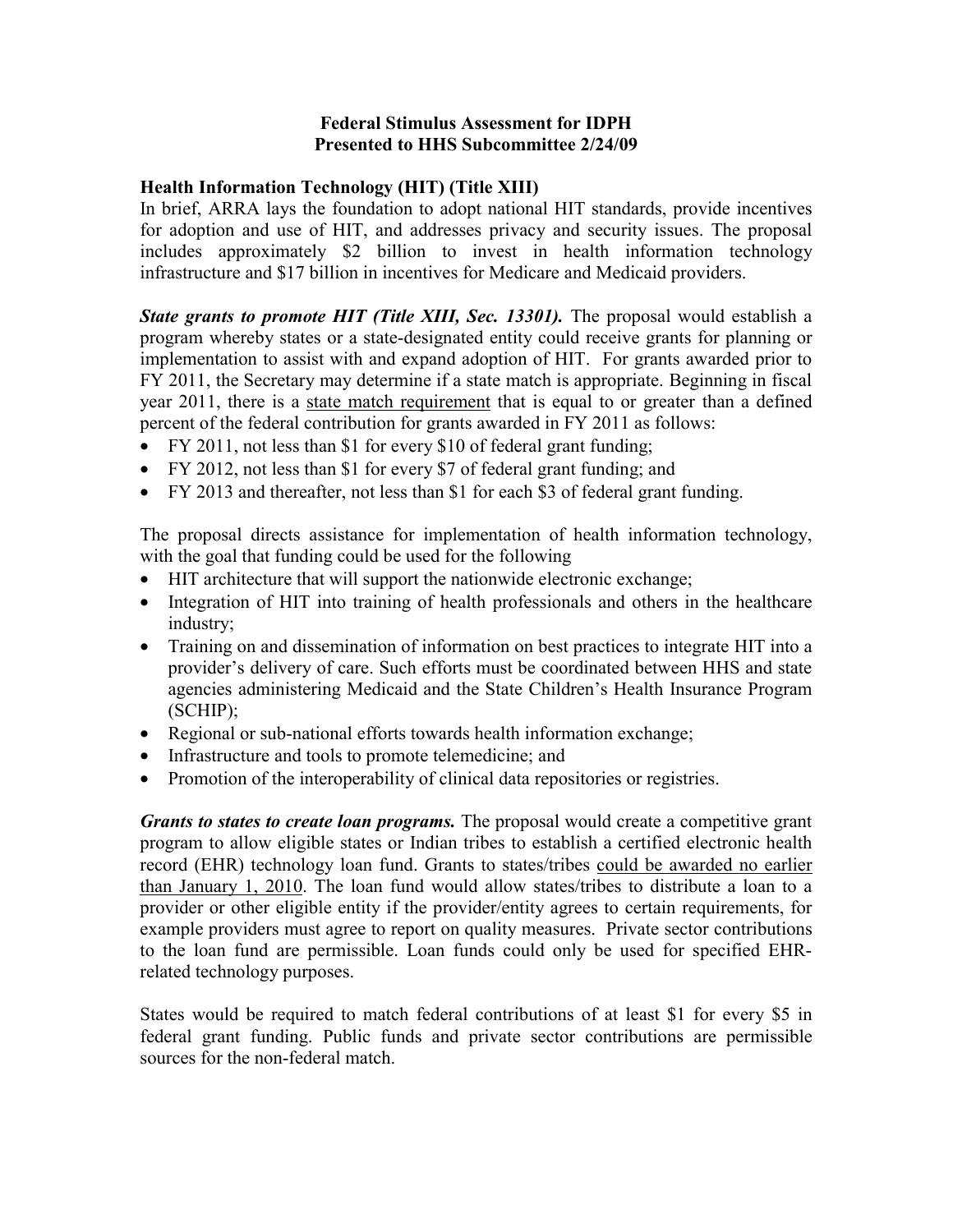The purposes of the loans would be similar to those noted in the previous section regarding grants to states.

*Medicaid HIT-related funding* **(***Title IV, Sec. 4201).* States may reimburse eligible Medicaid providers for the cost of qualified HIT purchases. The federal financial participation (FFP) rate for such payments is:

- 100 percent for Medicaid providers' purchase of certified EHR, including training and maintenance.
- 90 percent for certain administrative expenses.

The reimbursement payment for non-hospital based Medicaid providers (with a specified Medicaid caseload) is:

- 85 percent of the net allowable costs incurred for the purchase, implementation, and use of certified EHR technology.
- A separate reimbursement is applied for children's and acute care hospitals.
- Other hospitals are to be reimbursed according to the Medicare incentive policy.

Incentive payments to providers for HIT adoption and operation are capped – annually and in the aggregate for implementation related expenses.

- Maximum net allowable costs in the first year is \$25,000
- Maximum net allowable costs for a subsequent year is \$10,000.
- Reimbursement is limited to five years and cannot be provided after 2021.
- Providers would be responsible for any technology related expense not referenced in the proposal.

The higher FFP is contingent upon states meeting several requirements, including:

- Determine providers are demonstrating "meaningful use" of the EHR technology, as determined by the state and HHS Secretary.
- Reimburse providers directly, without a deduction or rebate.
- Track the use of EHRs, conduct oversight, encourage adoption of certified EHRs and exchange of health care information.

The proposal seeks to minimize duplication and harmonize requirements for providers participating in both Medicaid and Medicare.

## **Prevention and Wellness Fund**

\$1 billion is designated for the Department of Health and Human Services to administer a "Prevention and Wellness Fund." HHS must provide Congress with operating plans prior to obligating any monies from the Fund in fiscal years 2009 and 2010. These funds are to be distributed according to the public health priorities of the Secretary of Health and Human Services and the Director of the Centers for Disease Control and Prevention. Specific funding allocations include:

- \$300 million for the CDC 317 immunization program;
- \$650 million for evidence-based clinical and community-based prevention and wellness strategies, authorized under the Public Health Services Act and determined